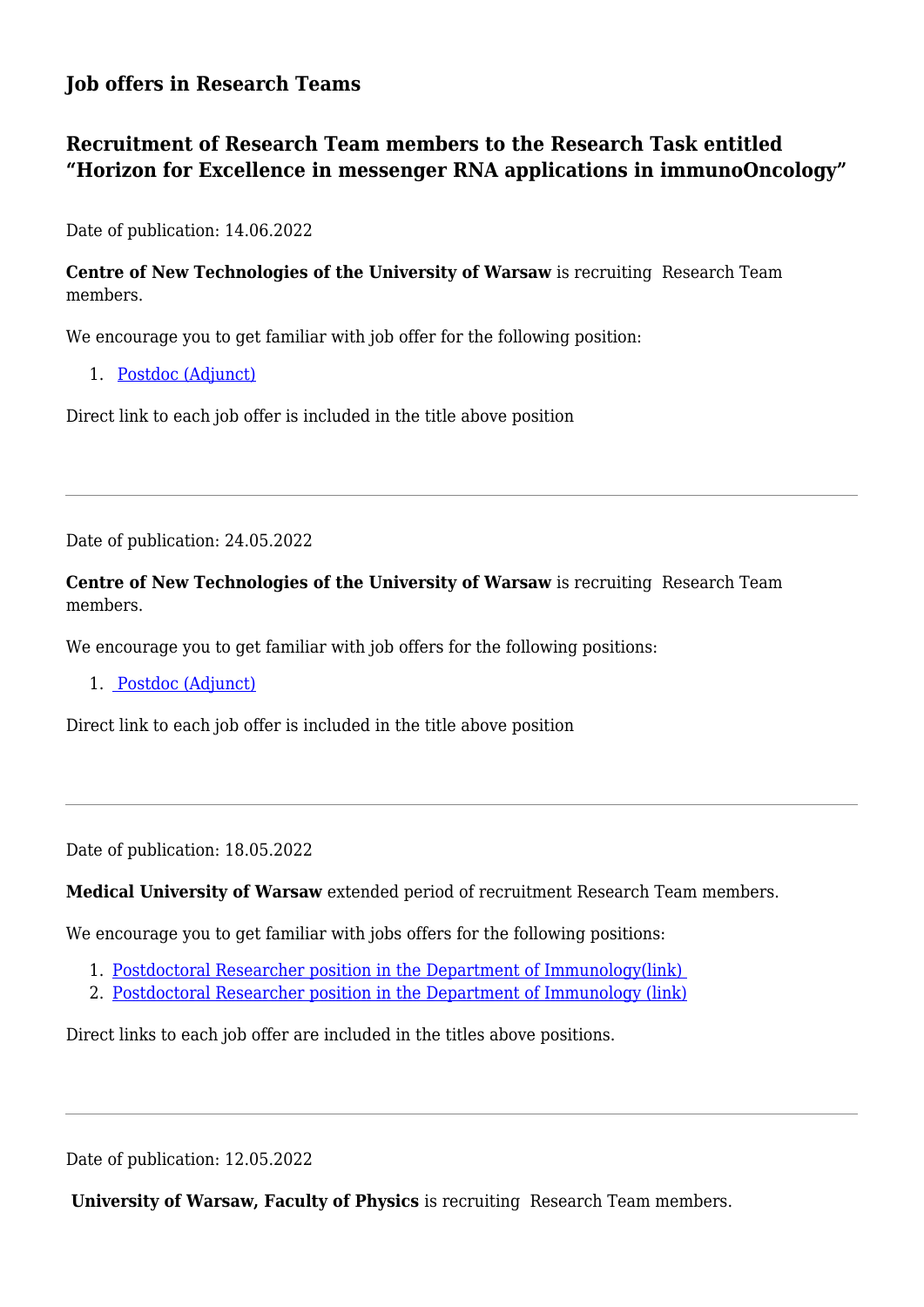We encourage you to get familiar with job offers for the following positions:

1. [Engineering and technical employee \(link\)](https://fuw.edu.pl/tl_files/praca/2022/2022-05-05_job_Engineering_and_technical_employee_IFD_FUW_to_30_May_2022.pdf)

Direct link to each job offer is included in the title above position

Date of publication: 06.05.2022

## **Centre of New Technologies of the University of Warsaw** is recruiting Research Team members.

We encourage you to get familiar with job offers for the following positions:

1. [Postdoc \(Adjunct\)](https://wib.port.org.pl/wp-content/uploads/2022/05/job-offer_CeNT-20-2022_WIB-postdoc.pdf)

Direct link to each job offer is included in the title above position

Date of publication: 26.04.2022

**International Institute of Molecular and Cell Biology in Warsaw** is recruiting Research Team members.

We encourage you to get familiar with job offers for the following positions:

- 1. Postdoctoral Researcher position in the Laboratory of RNA Biology ERA Chairs Group
- 2. Research Assistant position in the Laboratory of RNA Biology ERA Chairs Group
- 3. Research Assistant position in the Laboratory of Protein Structure
- 4. Research Specialist position in the Laboratory of Protein Structure

**Direct links to each job offer are published on the website of the research unit at: <https://www.iimcb.gov.pl/en/wib-en>**

Date of publication: 21.04.2022

**International Institute of Molecular and Cell Biology in Warsaw** is recruiting Research Team members.

We encourage you to get familiar with job offer for the following position:

1. Researcher Assistant position in the Laboratory of Cell Biology

**Direct link to job offer is published on the website of the research unit at:** <https://www.iimcb.gov.pl/en/wib-en>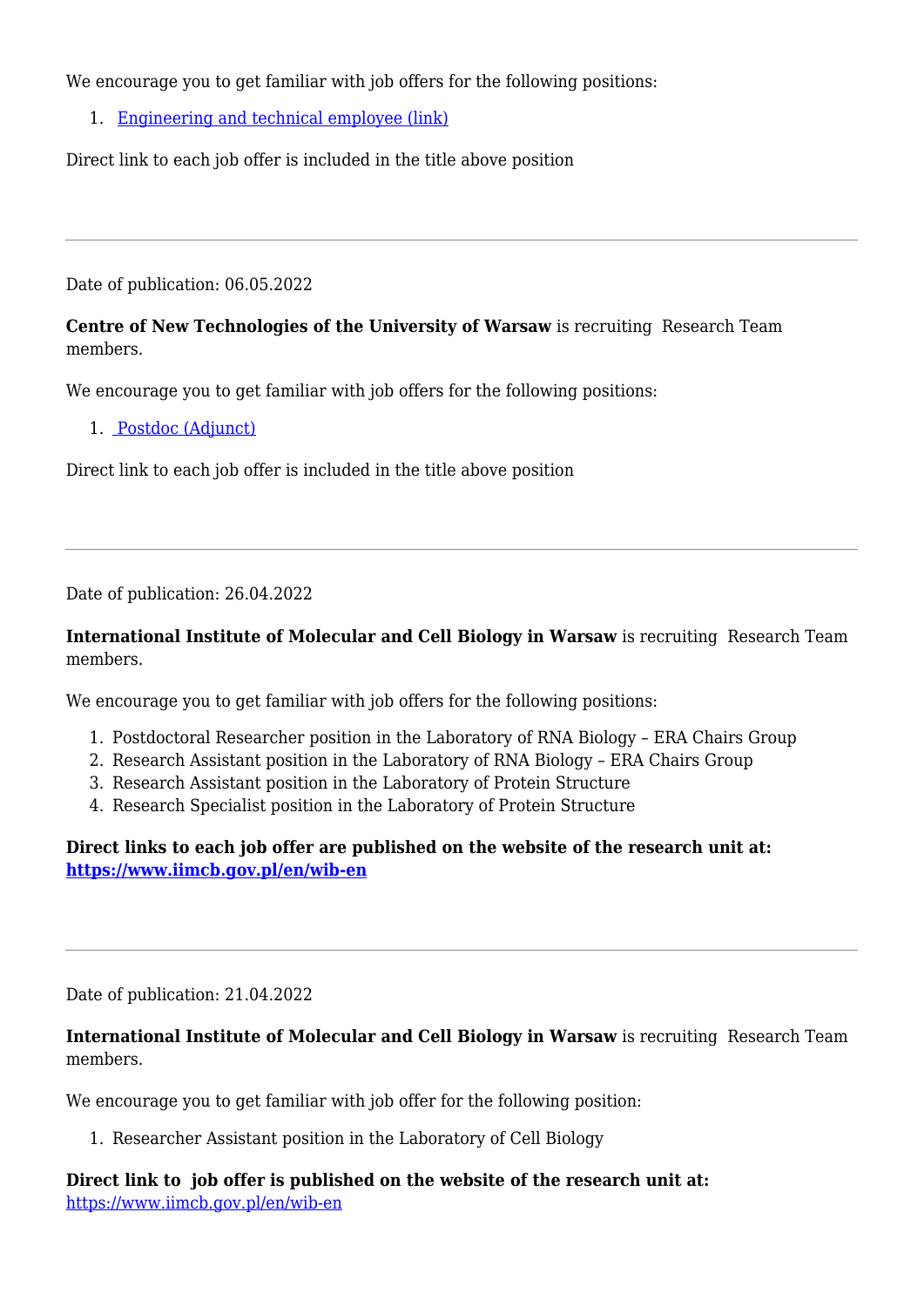Date of publication: 13.04.2022

## **Medical University of Warsaw** extended period of recruitment Research Team members.

We encourage you to get familiar with job offers for the following positions:

- 1. [Technical position in the Department of Immunology \(link\)](https://bip.wum.edu.pl/oferta-pracy/213/technical-position-in-the-department-of-immunology)
- 2. [Postdoctoral Researcher position in the Department of Immunology \(link\)](https://bip.wum.edu.pl/oferta-pracy/216/2-postdoctoral-researcher-position-in-the-department-of-immunology)
- 3. [Postdoctoral Researcher position in the Department of Immunology \(link\)](https://bip.wum.edu.pl/oferta-pracy/218/3-postdoctoral-researcher-position-in-the-department-of-immunology)

Direct links to each job offer are included in the titles above positions.

Date of publication: 14.03.2022

### **Medical University of Warsaw** is recruiting Research Team members

We encourage you to get familiar with job offers for the following positions:

- 1. [Postdoctoral Researcher position in the Department of Immunology \(link\)](https://www.wum.edu.pl/node/16920)
- 2. [Postdoctoral Researcher position in the Department of Immunology \(link\)](https://www.wum.edu.pl/node/16919)
- 3. [Postdoctoral Researcher position in the Department of Immunology \(link\)](https://www.wum.edu.pl/node/16918)
- 4. [P](https://www.wum.edu.pl/node/16773)[hD Student position in the Laboratory of Experimental Medicine \(link\)](https://www.wum.edu.pl/node/16917)
- 5. [Technical position in the Department of Immunology \(link\)](https://www.wum.edu.pl/node/16916)

Direct links to each job offer are included in the titles above positions.

Date of publication: 10/02/2022

## **Centre of New Technologies of the University of Warsaw** is recruiting Research Team members

We encourage you to get familiar with job offers for the following positions:

1. [Postdoc \(Adjunct\) \(link\)](https://konkursydlanauczycieli.uw.edu.pl/api/document/1407/datafile/pdf)

Direct link to each job offer is included in the title above position

Date of publication: 07/02/2022

**Institute of Physical Chemistry Polish Academy of Sciences (Warsaw)** is recruiting Research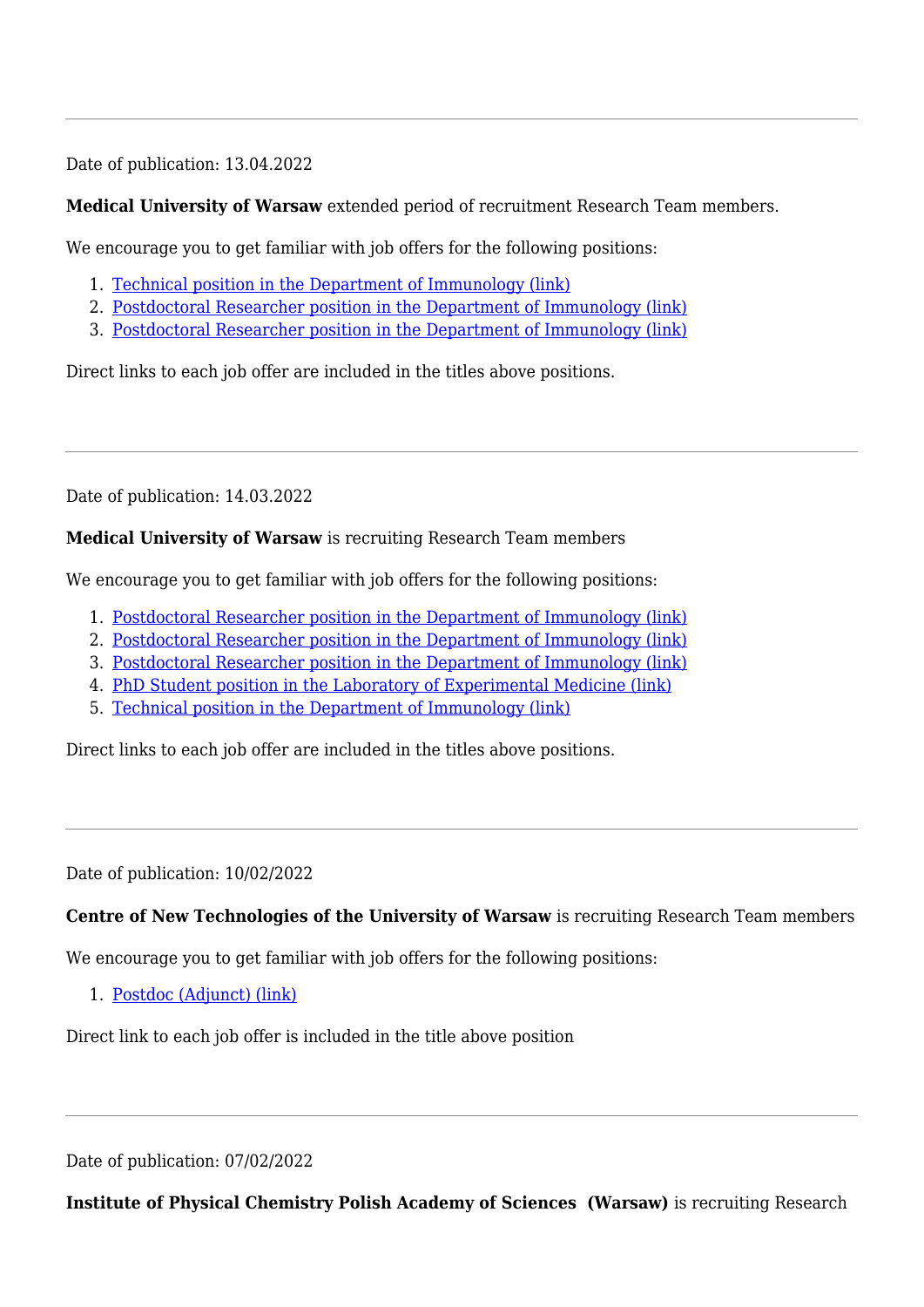#### Team members

We encourage you to get familiar with job offers for the following positions:

- 1. [PhD student position \(link\)](https://ichf.edu.pl/en/job/3-2022-horizon-for-excellence-in-messenger-rna-applications-in-immunooncology-virtual-research-institute-vib-no-wib-1-2020-o11-3)
- 2. [Postdoctoral Researcher position \(link\)](https://ichf.edu.pl/en/job/4-2022-horizon-for-excellence-in-messenger-rna-applications-in-immunooncology-virtual-research-institute-vib-no-wib-1-2020-o11-4)  2 vacancies

Direct links to each job offer are included in the titles above positions.

Date of publication: 02/02/2022

**University of Warsaw** is recruiting Research Team members

We encourage you to get familiar with job offers for the following positions:

1. [Adjunct \(Postdoctoral Researcher\) \(link\)](https://konkursydlanauczycieli.uw.edu.pl/api/document/1394/datafile/pdf)

Direct link to job offer is included in the title above position.

Date of publication: 27/01/2022

#### **Medical University of Warsaw** is recruiting Research Team members

We encourage you to get familiar with job offers for the following positions:

- 1. [Postdoctoral Researcher position in the Department of Immunology \(link\)](https://www.wum.edu.pl/node/16772)
- 2. [Lab manager position in the Laboratory of Experimental Medicine \(link\)](https://www.wum.edu.pl/node/16773)
- 3. [Technical position in the Department of Immunology \(link\)](https://www.wum.edu.pl/node/16771)
- 4. [Technical position in the Laboratory of Experimental Medicine \(link\)](https://www.wum.edu.pl/node/16767)
- 5. [Technical position in the Department of Immunology \(link\)](https://www.wum.edu.pl/node/16770)
- 6. [Technical position in the Department of Immunology \(link\)](https://www.wum.edu.pl/node/16769)
- 7. [Technical position in the Department of Immunology \(link\)](https://www.wum.edu.pl/node/16768)

Direct links to each job offer are included in the titles above positions.

Date of publication: 11/01/2022

### **International Institute of Molecular and Cell Biology in Warsaw** is recruiting Research Team members

We encourage you to get familiar with job offers for the following positions:

1. Research Assistant position in the Laboratory of RNA Biology – ERA Chairs Group (Research Assistant LRB)